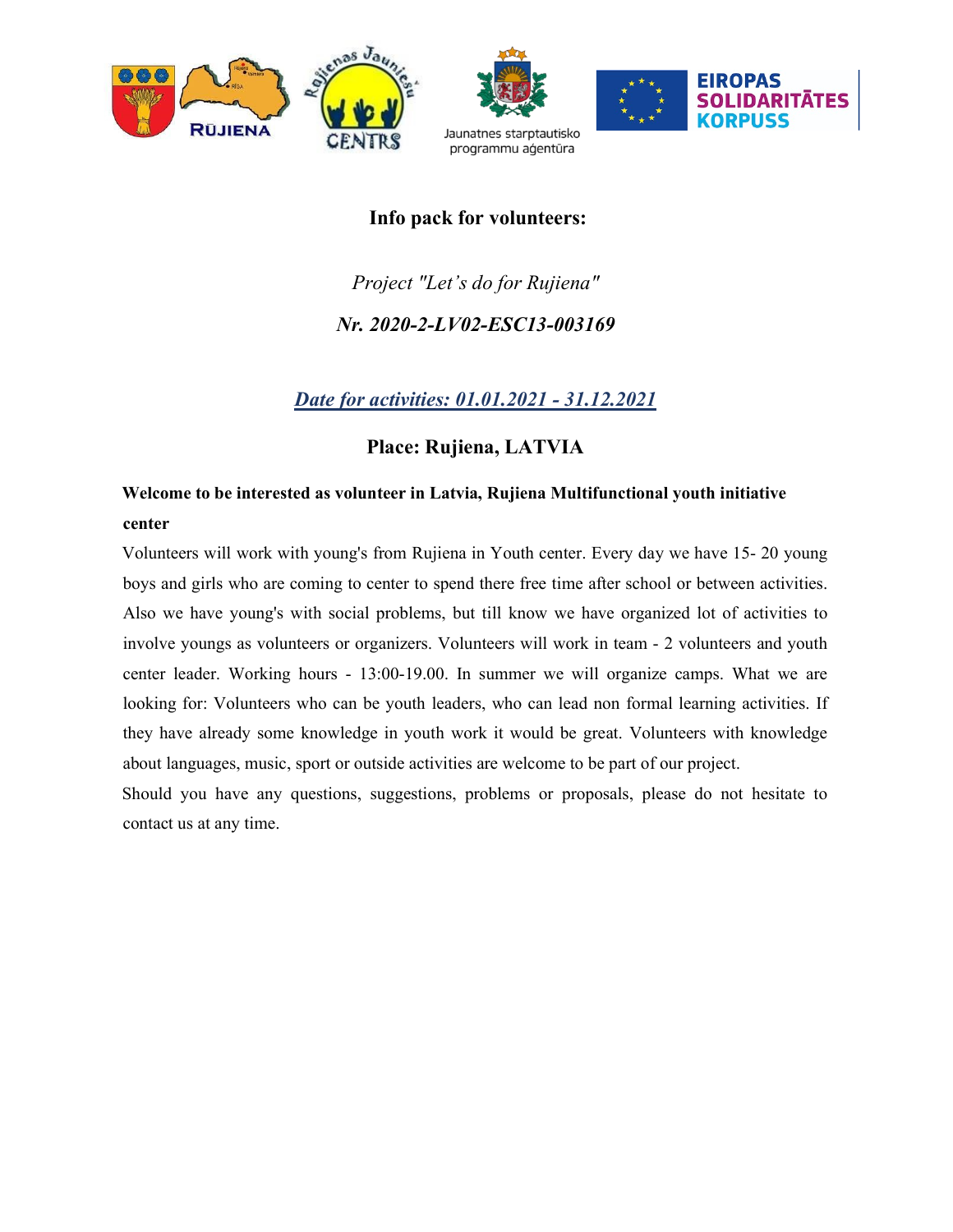

Project coordinating organization: Project coordinating organization: Daina Roze Youth organization "Ligzda", Project manager joligzda@gmail.com Hosting organization: Rujiena self municipality Raiņa street 3, Rujiena, Latvia, LV-4240 Accreditation nr. 2018-1-LV02-ESC52-002440

# About voluntary work in "Rujiena Youth center"

Activity date: 01.01.2021-31.12.2021;

Place for activities: Skolas iela 8, Rūjiena, Latvia

Video about city: https://ej.uz/rujiena lets do

Volunteer living country: Belgium, Bulgaria, Czech Republic, Denmark, Germany, Estonia, Ireland, Greece, Spain, France, Croatia, Italy, Cyprus, Lithuania, Luxembourg, Hungary, Malta, Netherlands, Austria, Poland, Portugal, Romania, Slovenia, Slovakia, Finland, Sweden, United Kingdom, Turkey, Iceland, Liechtenstein, Norway, Former Yugoslav, Republic of Macedonia, Serbia.

#### Number of volunteers and age: 1 person (of age 18 - 30)

Volunteer who can help youngs in age from 13 - 18 to spend free time with different activities, lead language club, create events together with youngs. Volunteer should be registered in Youth portal https://europa.eu/youth/solidarity

Working language: English, Latvian. In project activities you will have online learning program for Latvian language.

Summary of the Project: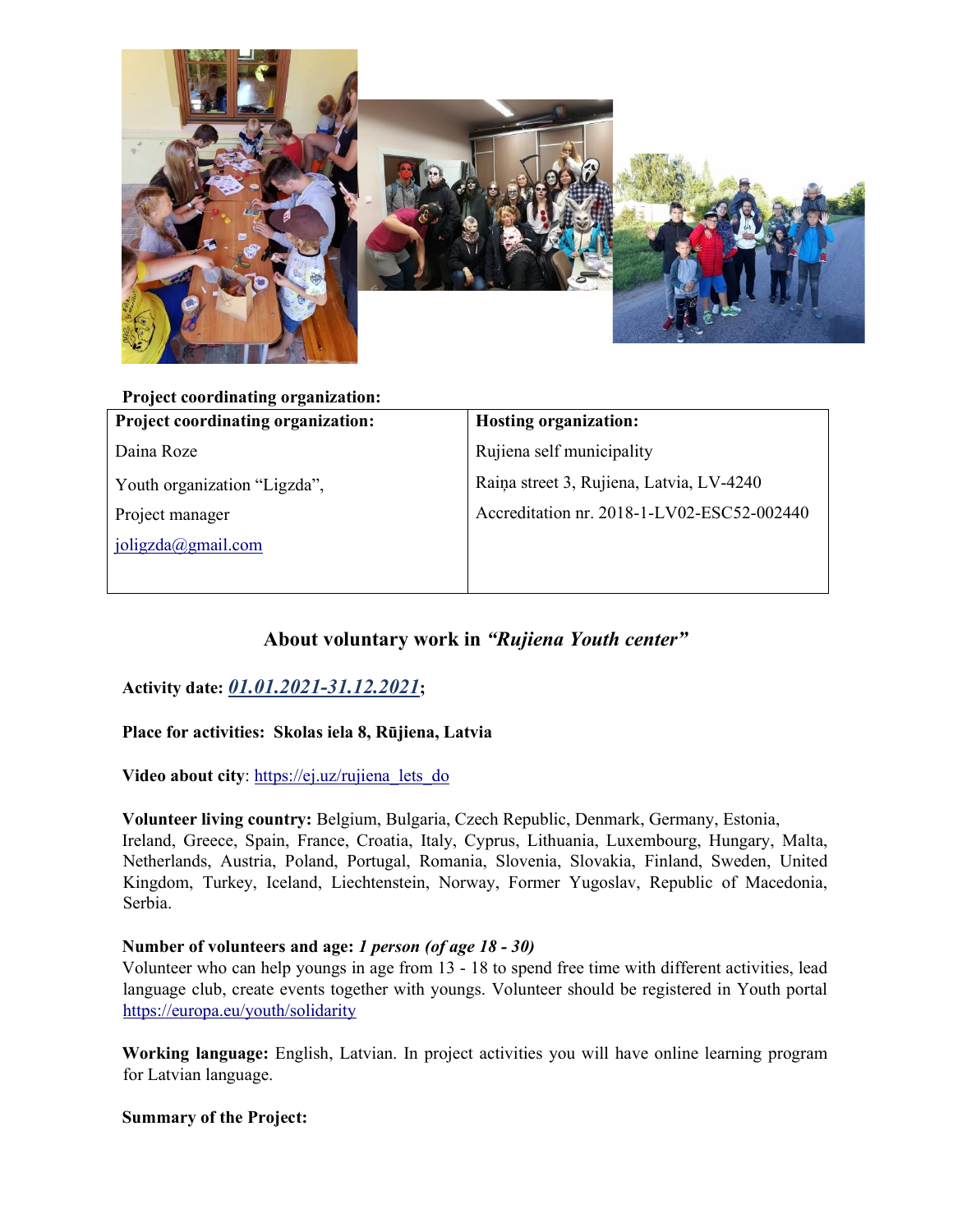The goal of the project is to promote awareness of the Solidarity Corps through the activities offered to the youth of Rujienas district, which will encourage young people to engage in such projects and will activate the local community. The project is initiating cooperation with the Rujiena district municipality institutions visited by children, young people and seniors - Social Care Center "Lode", Rujienas Multifunctional Youth Initiative Center, Rujiena Library, Rujiena Secondary School and Association "Rujiena Seniors House". The short-term goal of the project is to offer various activities available to the local community in Rujiena, for children, young people and seniors. Volunteers will develop and get to know their personality, will learn more about cultural differences and will share their experience and knowledge during the project. The long-term goal is to establish close cooperation between socially active institutions and organizations united by Solidarity Corps youth from different countries. The implementation of this project will help to develop open societies and acquisition of knowledge about the cultures of different countries, the implementation of this project will help the local community to improve linguistic knowledge and raise awareness of European citizenship.

#### Aims and objectives:

- To help youngs to learn languages in practical use;
- Make your own initiatives and learn new skills;
- To help youngs to realize their ideas and to be as support for everyday activities;
- Discover the intercultural richness through non-formal learning methods
- Take part in municipality events for youngs
- Learn more about other European cultures
- Get to know more about Rujiena, Latvia territory and country
- Be encouraged to come up with your own ideas and get the support in your home country from your sending organization to realize.

#### Rules:

No drugs, no alcohol, respect of nature, respect of each other, to be on time. No smoking in School territory. Working hours from 13:00-19:00, weekends are free. Working hours can be changed according activity plan.

Training and support: You will have arrival training and mid term training. Online platform will help you to learn also Latvian language for every day communication. You will have mentor who will help you in personal developing and learning process.

#### YouthPass:

Voluntary work is based on the principles of non-formal education, all volunteers will get a YouthPass certificate after the project and describe knowledge what they have learned in project.

#### Accommodation:

Living for EVS: Adress: Upes street 9/11, Rujiena, Latvia, LV-4240, Multifunctional youth initiative center, phone +371 25450585. Accommodation is located in 3rd floor. Keep safe keys from building outside door, youth centre door and private room. Outside door should always be locked. Room is for two persons. Kitchen, WC, shower, TV, laundry and living area is open for all hostel guests. Room is equipped with bed, table, chair, wardrobe, towel, sheets, blanket, and pillow. Kitchen - stove, oven, refrigerator, microwave, dishes, toaster. Laundry – washing machine.

Food: every volunteer will have 150 EUR per month for food;

Pocket money: every month 120 EUR (4 Eur/day);

Travel costs: Every participant will have covered travel costs according to distance calculator: http://ec.europa.eu/programmes/erasmus-plus/resources/distance-calculator\_en